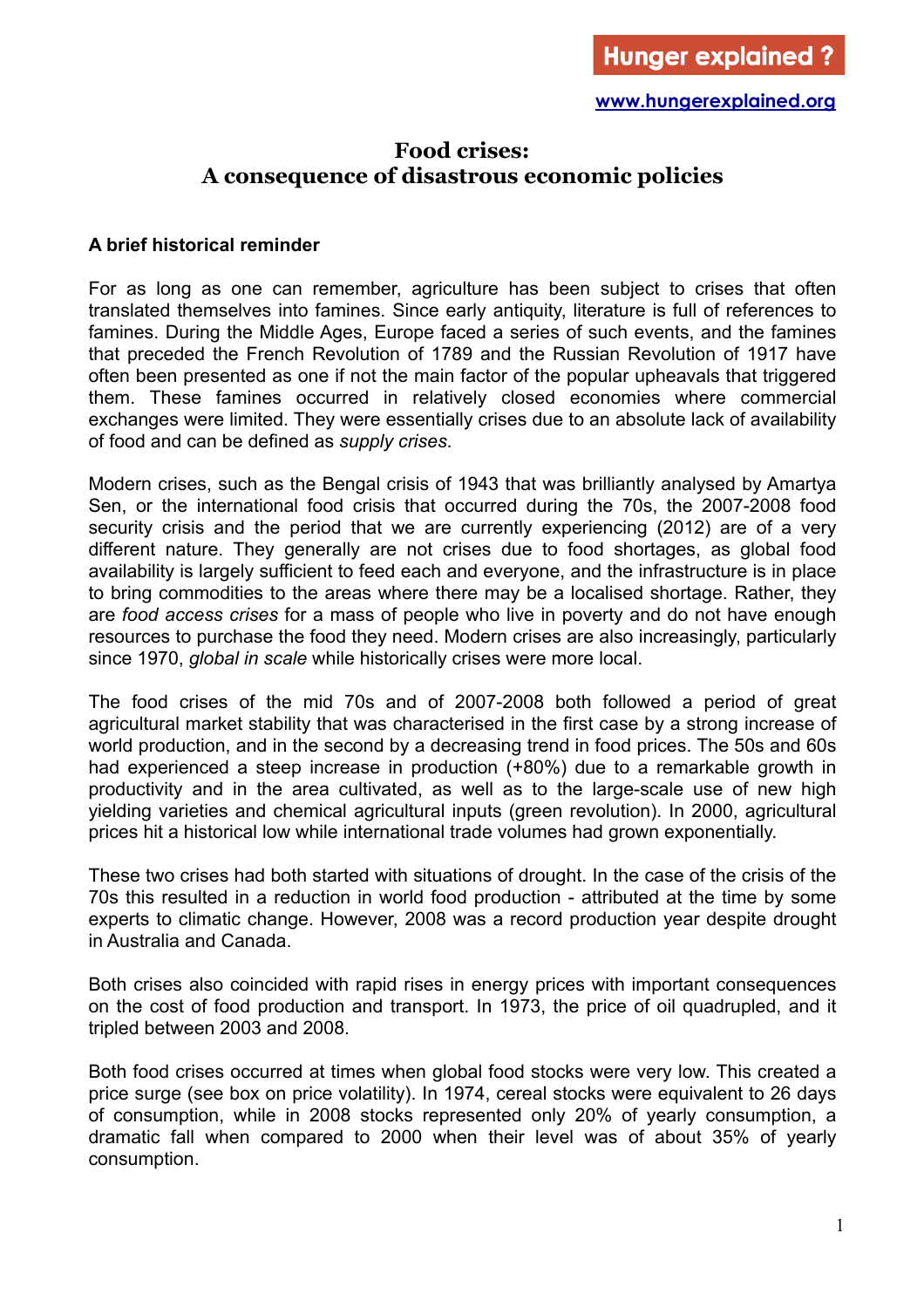Finally, in both cases, some food exporting countries decided to impose restrictions on their exports with the aim of protecting their consumers. This created panic on international markets. So much for the similarities between the two crises.

### **The food crisis of 2007-2008: a policy story**

What characterises the 2007-2008 crisis is that it followed a period during which agriculture was largely abandoned by many governments because of a generalised change in the development strategies adopted by most countries. World prices had decreased steadily in real terms between 1980 and 2000, and investment in agriculture had been neglected. At the same time, the dynamic growth of emerging countries such as Brazil, China and India, meant that world food demand was growing rapidly. In nonindustrial countries, the ease of access to international aid in case of food emergencies had encouraged governments to direct their scarce resources towards sectors other than agriculture.

During the first part of the first decade of the XXI<sup>st</sup> century the links between agricultural and energy markets were tightened because of the progressive emergence of agrofuels made from crops. Agrofuels constitute a new form of demand for agricultural commodities that has expanded in recent years, additional to the demands for human food and for livestock feeds. Agrofuels benefit from considerable subsidies (more than USD 10 billion per year). From this perspective, the 2007-2008 food crisis may be considered as a demand-driven crisis, in the sense that a new level had been reached in demand for agricultural commodities because of the emergence of agrofuels. To support this statement, it is worth mentioning that out of a total of 40 million additional tonnes of demand for maize in 2007/08, almost 30 million tonnes were absorbed by ethanol plants in the US. It is this structural change that makes some experts believe that the price increases observed in 2007-2008 will be long-lasting.

Economic conditions at the time of the crisis - weak dollar, low interest rates and burgeoning financial markets increasingly interested in agricultural commodities - added more pressure on agricultural prices, although the extent of their real impact, particularly that of financial speculation, remains a controversial subject. Experts agree that the scale of financial resources engaged in speculation on food commodities is small compared to those committed to energy or metal markets, and the link between these moneys and the increase of prices has not been established in an absolutely conclusive way. Two opposing points of view have been adopted by experts. Some consider that non-commercial market operators have been attracted by prices that were increasing for other reasons (point of view of, among others, the IMF). Others believe that financial speculation is a cause of the price increase.

The case of rice, in 2008, is worth analysing in more detail, as it illustrates how price surges can be created by policies implemented at country level. The price of rice increased threefold in a matter of a few months in 2007-2008 although rice production had reached record levels (see diagram) and stocks were at levels comparable to what they had been in previous years. It is probable that it was pressure on other markets (soybean, maize and wheat) that created a panic-driven movement which caused some countries to limit or ban rice exports, while others made precautionary purchases on the world market; all of this occurred without any consultation be it regional (in Asia in particular) or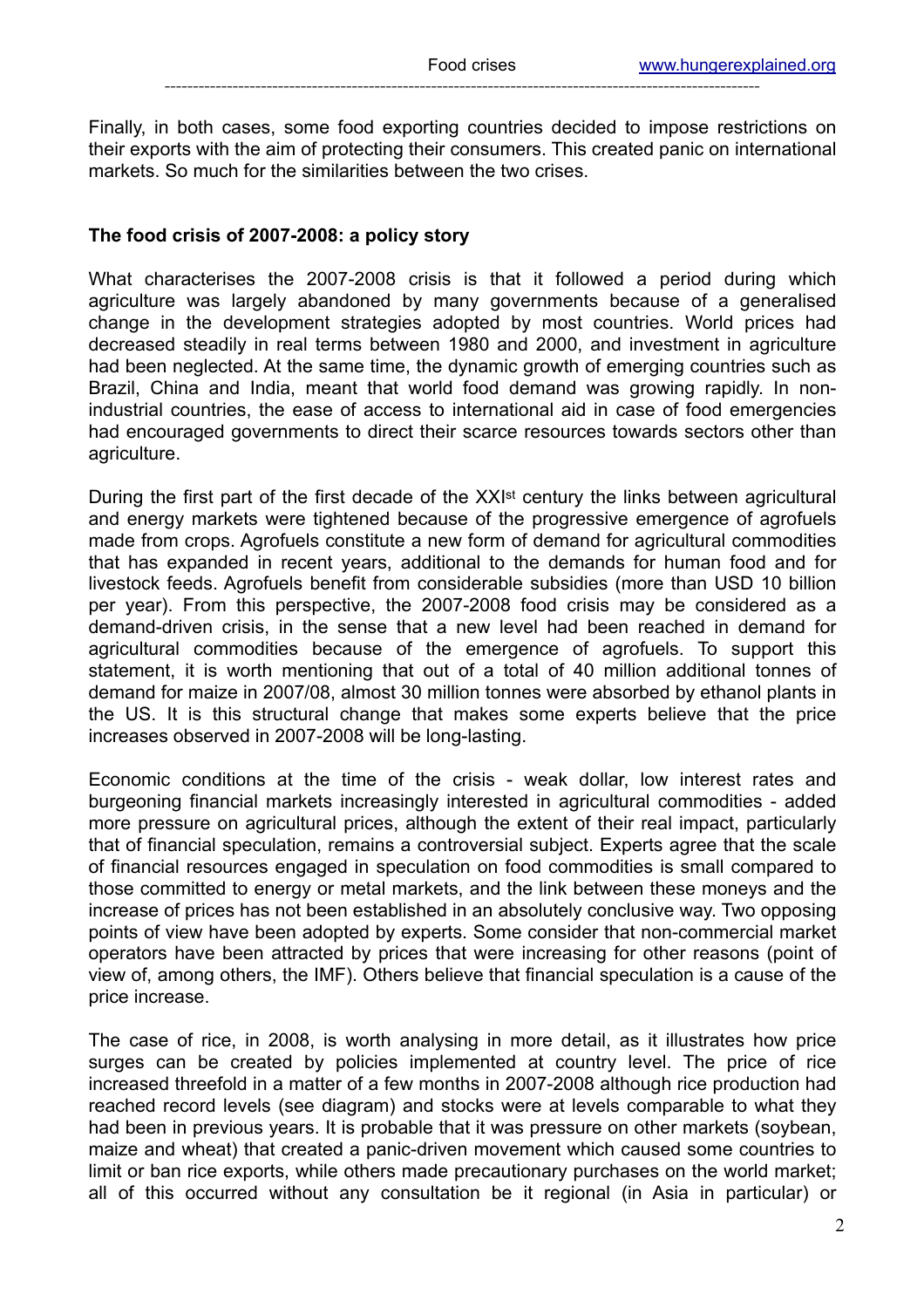international, for fear that tensions from other commodity markets would be transmitted to the rice market.



### **Evolution of prices, production, international trade and stocks of rice (2005-2009**)

policies implemented by countries at national level:

- Policies of neglect of agriculture by industrial as well as non-industrial countries
- Subsidies on the production of agrofuels in industrial countries (more than USD 10 billion per year in the US and the European Union)
- Macroeconomic policies that have resulted in a weak US dollar and low interest rates
- Insufficient regulation of financial markets
- Limitation or ban of exports and public purchases of food commodities on the world market.

It is interesting to note that the 2007-2008 crisis has had strong implications on the nature food and agricultural policies implemented by countries (see FAO's [FAPDA](http://www.fao.org/economic/fapda/en/) initiative, its [tool](http://www.fao.org/tc/fapda-tool/Main.html) and its publications of [2009](http://www.fao.org/fileadmin/user_upload/ISFP/pdf_for_site_Country_Response_to_the_Food_Security.pdf) and [2012\)](http://www.fao.org/fileadmin/user_upload/tcas/publications/food_and_agric_policy_trends_afer-2008.pdf) as it induced countries to reconsider their food and agricultural strategies.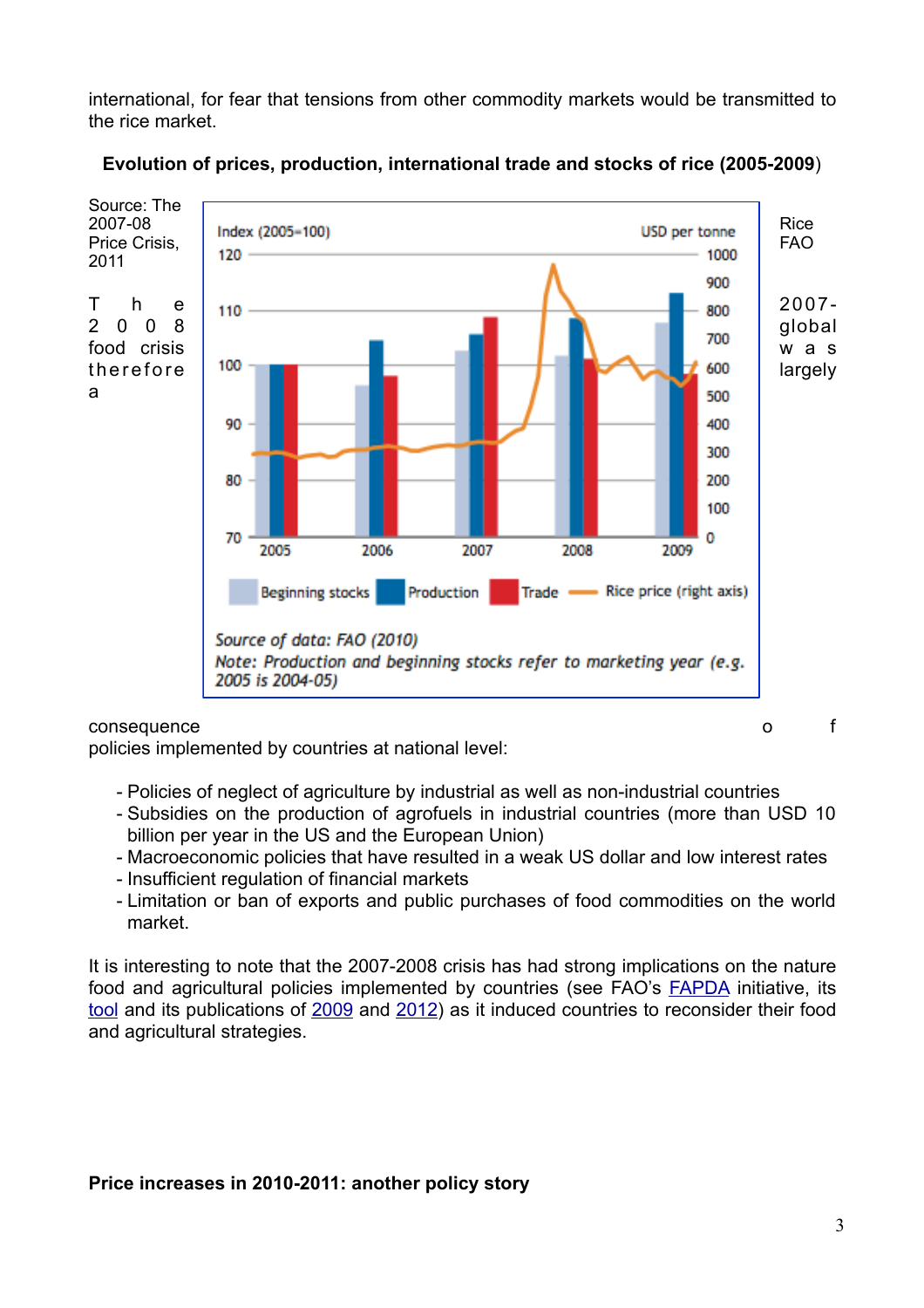The price increase experienced in 2010-2011 is also in part a result of policies, although of a different nature. The drop in prices observed after the peak of 2007-2008 was largely put down to the financial and economic crisis that led to a serious drop in world demand including in emerging countries. It is, however, important to note here that agriculture resisted the effects of the economic crisis rather better than other sectors.

The economic upturn observed at the end of 2009, followed by the strong upturn in the BRIIC countries (Brazil, Russia, India, Indonesia and China) revived demand and international trade of agricultural commodities, bringing again some tension on the world markets. This tension occurred mainly on the sugar, wheat and maize markets, but not on the rice market which had been most hit in 2008. This can be explained by climatic events of 2010 such as drought in Russia, Argentina, Northern China and in CIS countries, followed by floods in Australia which had a tremendous impact on sugar production in that country, as well as with below average yields in Europe, the US and Canada. But rice was not affected by these events and harvests were good and even excellent in some countries (record level harvests were achieved in Cambodia for example).

Even if the general FAO food price index reached a higher level than during the 2008 peak, the cereal index remained below its level at that time. In the short term, evolution of prices depends on estimates of acreage sown and yields estimates. In the medium term, it depends on actual harvests later in the year. Several observers noted a tendency to hold back stocks in order to speculate on future price increases that will contribute to keeping prices at a high level.

The good harvests of 2010 in traditional cereal-importing countries also explain why domestic prices have generally not followed the surge observed on international markets. One possible explanation - which would need to be checked - is that, in addition to the reduction of import tariffs which were widely used in 2008, some countries have taken other measures that are unfortunately poorly documented such as signing of bilateral trade agreements with neighbouring food-exporting countries in order to secure supplies at prices that do not reflect the erratic movements of world prices.

Such arrangements could explain in part the observed limited price transmission of world market prices to domestic market prices. In some documented cases, these agreements have involved bartering gas for wheat, as in September 2008 between Ukraine and Egypt who is the largest importer of wheat in the world. In other countries, like Indonesia, the increase of food prices preceded movements on the world market and was felt as early as 2009. This increase, including for rice, is mainly a consequence of policies aiming at stimulating private consumption as a means to end the economic crisis of 2008-2009.

The analysis of the case of wheat in 2011 helps to better understand the underlying causes and particularly the impact of policies. Reforms of the US agricultural policy and adjustments in the Common Agricultural Policy of the EU have led to a reduction of incentives given to wheat producers in those two economic giants. In the US, wheat production was reduced while maize production increased, as it was more profitable for farmers. This meant that there was a change in the centre of gravity of wheat production worldwide, which moved towards Ukraine, Russia and Kazakhstan (the so-called ''Black Sea'' zone). These countries, however, experience yield variations twice as large as those in the US or the EU, because of their specific agroclimatic conditions. This meant that this zone represented around 30% of world production of wheat, and this change of location of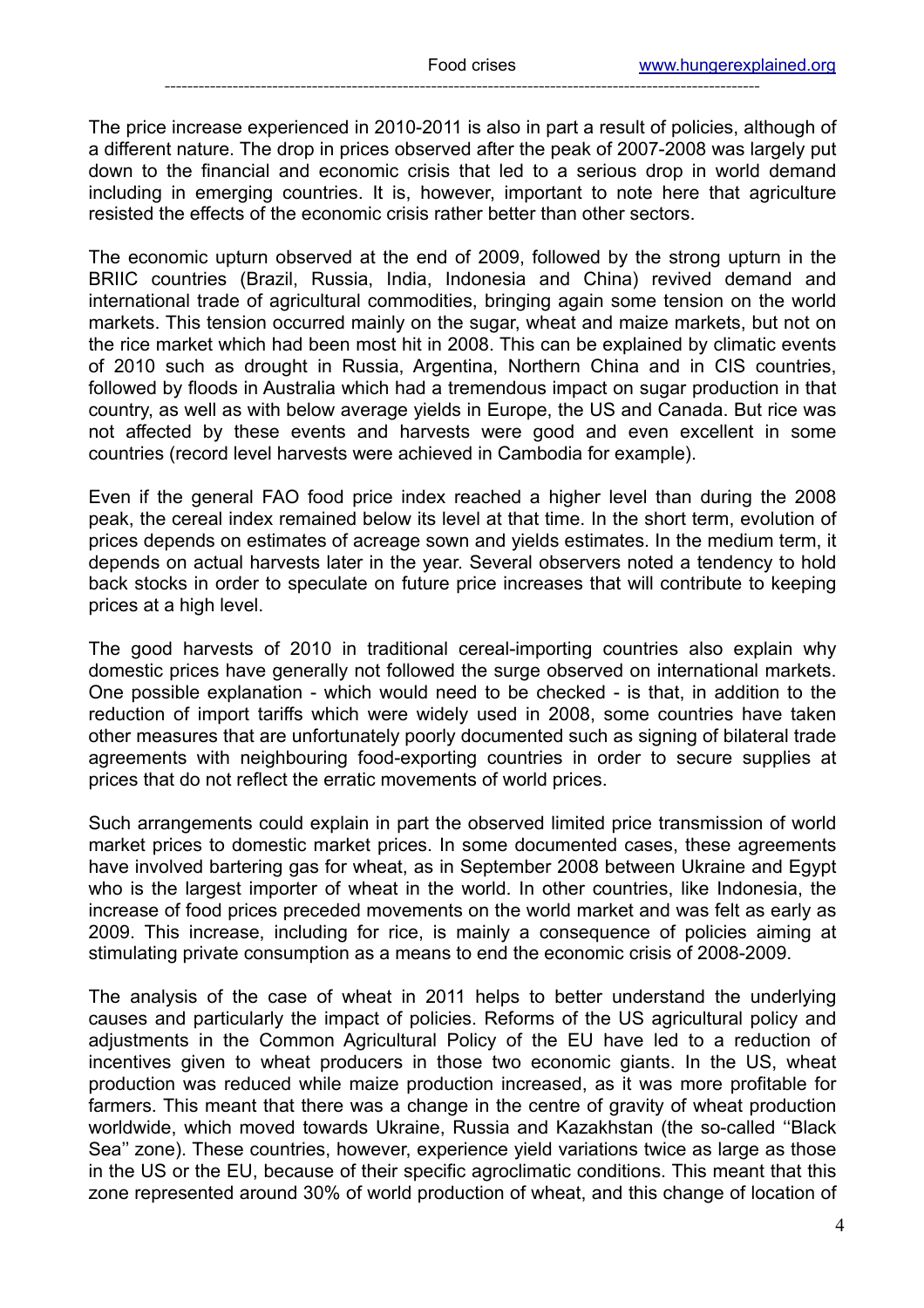wheat production automatically induced more variability in the total quantity traded in the world, and therefore more volatility in wheat prices.

To sum up, policies of importance in 2010-2011 are:

- Limitation or ban of exports, particularly in Russia and Ukraine
- Relative reduction of incentives for the production of wheat in the EU and the US
- Policies to stimulate consumption following the economic crisis of 2008-2009
- Monetary policies which keep the US dollar weak and interest rates low
- Lack of progress in regulation of financial markets
- Large public purchases of food products on the world market.

### **Vulnerability of countries to price increases**

There is one issue that remains pending on which there is little information: the real importance of the observed world price in determining prices in importing countries.

Some studies, of essentially a statistical nature, have demonstrated that world prices are variably transmitted to domestic markets, depending on the country. For example, world rice price increases between end 2003 and end 2007 were well transmitted to domestic markets in China and Thailand, but very poorly in The Philippines and India.

The explanation generally given is that countries where transmission is poor have put in place price policy stabilisation measures or have changed their trade policy instruments (e.g. tariffs) to absorb the variation. Another likely cause, but one which is not well documented, could be that some countries have signed bilateral trade agreements with exporting countries which allow them to be supplied with food commodities at stable prices that are independent of world prices. Some bilateral agreements have also made provision for exchange (barter) between food and other commodities or equipment. This type of agreement carries the potential to reduce vulnerability of countries to the fluctuation of world prices.

A recent FAO study (end 2012) shows that there are great differences in prices among regions and between regional prices and world prices (see graph below).



<span id="page-4-1"></span>Source: Demeke et al., FAO 201[21](#page-4-0)

<span id="page-4-0"></span>Demeke, Doroudian, Morales and Antonacci, Understanding high and volatile prices of staple grains in [1](#page-4-1) Africa: Causes and policy challenges, Draft, FAO November 2012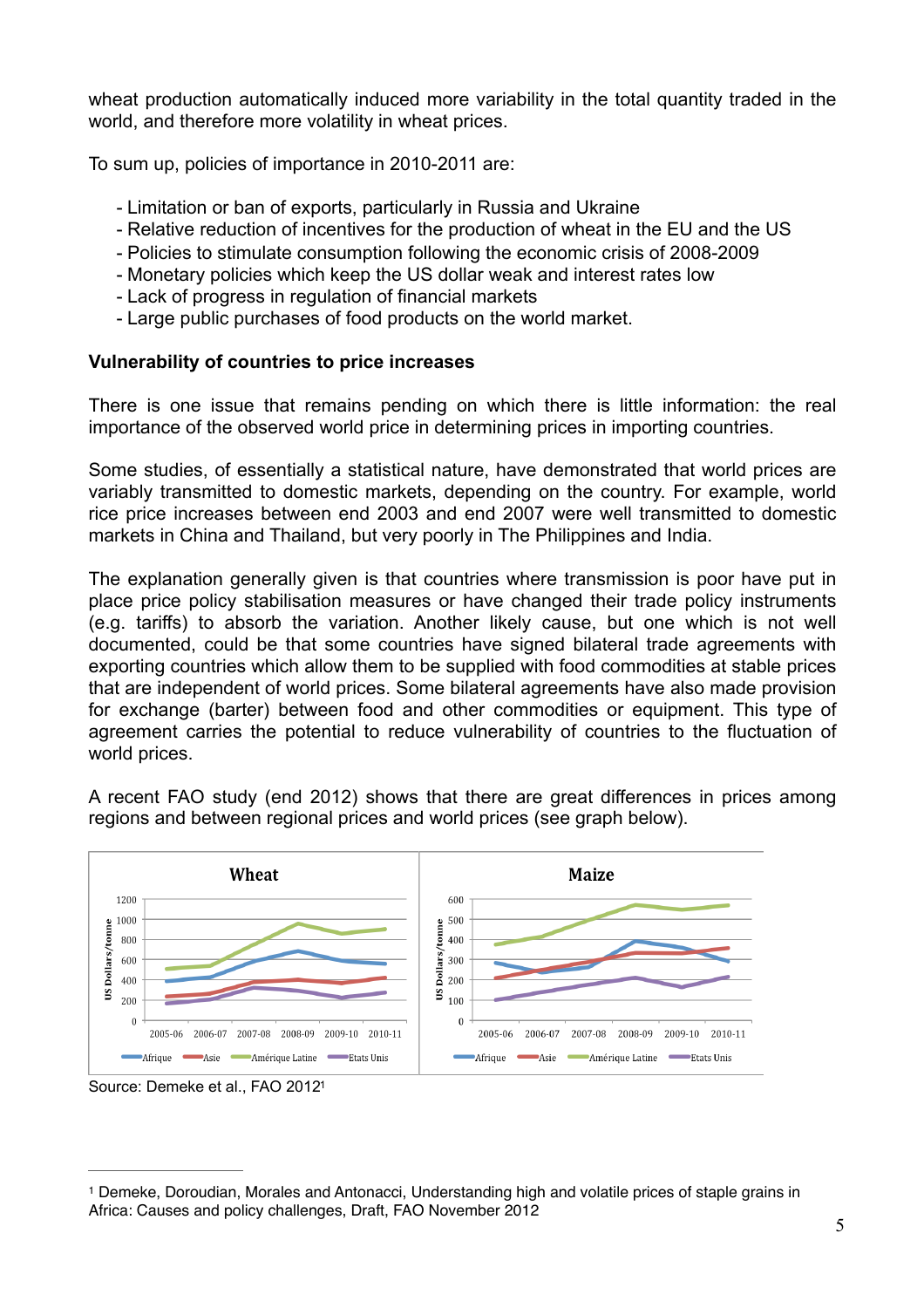<span id="page-5-4"></span>Another FAO stud[y](#page-5-0)<sup>[2](#page-5-0)</sup> shows a considerable variability in the import price of maize in ten African countries that import their white maize mainly from the regional market. It also provides evidence of the limited transmission of this price to producers.

Unfortunately, it is impossible at this point in time to know what the actual importance of this type of agreements is and what proportion of international trade does not take place on the basis of the world price. A study on this topic appears essential to better identify those countries that are more vulnerable to the increase of world prices.

In any case, figures and studies available suggest caution in generalising at the country level price variations observed at the global level.

### **Lessons learned from the crises of the decade 2000-2010: an error with dramatic consequences**

Price volatility came suddenly to the forefront of the agenda by mid 2009, at the time when all analyses showed the central importance of food price increases in international discussions on hunger. Why did this change occur? And is this change a positive move in the fight against hunger and the prevention of future crises?

It is in the declaration that followed the World Food Summit of 2009 that suddenly price volatility became central to the international debate. This was the result of last-minute pressure by industrialised countries, particularly OECD member countries Indeed, none of the documents drafted in preparation for the Summit had mentioned the issue but instead rather stressed the critical role of investment in the fight against hunger. It is hard not to interpret this change of focus to a political manoeuvre aimed at diverting attention away from the lack of respect of commitments made by rich countries during the High Level Conference of 2008 to finance agriculture, and putting forward the importance of market information and regulation. This happened at the time when the financial and then economic crises had become the most important concern of industrial countries. This change of tone was later confirmed and supported by the FAO/OECD Agricultural Outlook report of 2010 and subsequently by the background report prepared by a consortium of agencies under the leadership of the OECD and FAO for the G20 meeting of 2011, organised in France. Paradoxically, although the FAO/OECD report of 2010 focused mainly on price volatility, it emphasised that there were few or no proofs that price volatility of international agricultural price[s](#page-5-2) had increased!<sup>[3](#page-5-1)</sup>. Other well respected experts<sup>4</sup> and UNCTA[D](#page-5-3)<sup>[5](#page-5-3)</sup> also stressed that the recent increase in price volatility did not constitute a change in the decreasing historic trend of price volatility observed during the two last decades... Other more recent studies, especially in FAO, insist on the fact that the increase of volatility observed on global markets (Chicago, etc.) and linked to global

<span id="page-5-7"></span><span id="page-5-6"></span><span id="page-5-5"></span><span id="page-5-0"></span><sup>&</sup>lt;sup>[2](#page-5-4)</sup> Balié and Short, Assessing the effects of policy decisions on incentives to production: The case of maize in ten African countries from 2005 to 2010, Draft FAO décembre 2012

<span id="page-5-1"></span>[<sup>3</sup>](#page-5-5) FAO/OECD, Agricultural Outlook Report 2010-2019, 2010

<span id="page-5-2"></span>Gilbert, Food prices in six developing countries and the grain price spikes, Département d'économie, [4](#page-5-6) Université de Trente, Septembre 2010

<span id="page-5-3"></span><sup>&</sup>lt;sup>[5](#page-5-7)</sup> Maurice and Davis, Unraveling the underlying causes of price volatility in world coffee and cocoa commodity markets, CNUCED, septembre 2011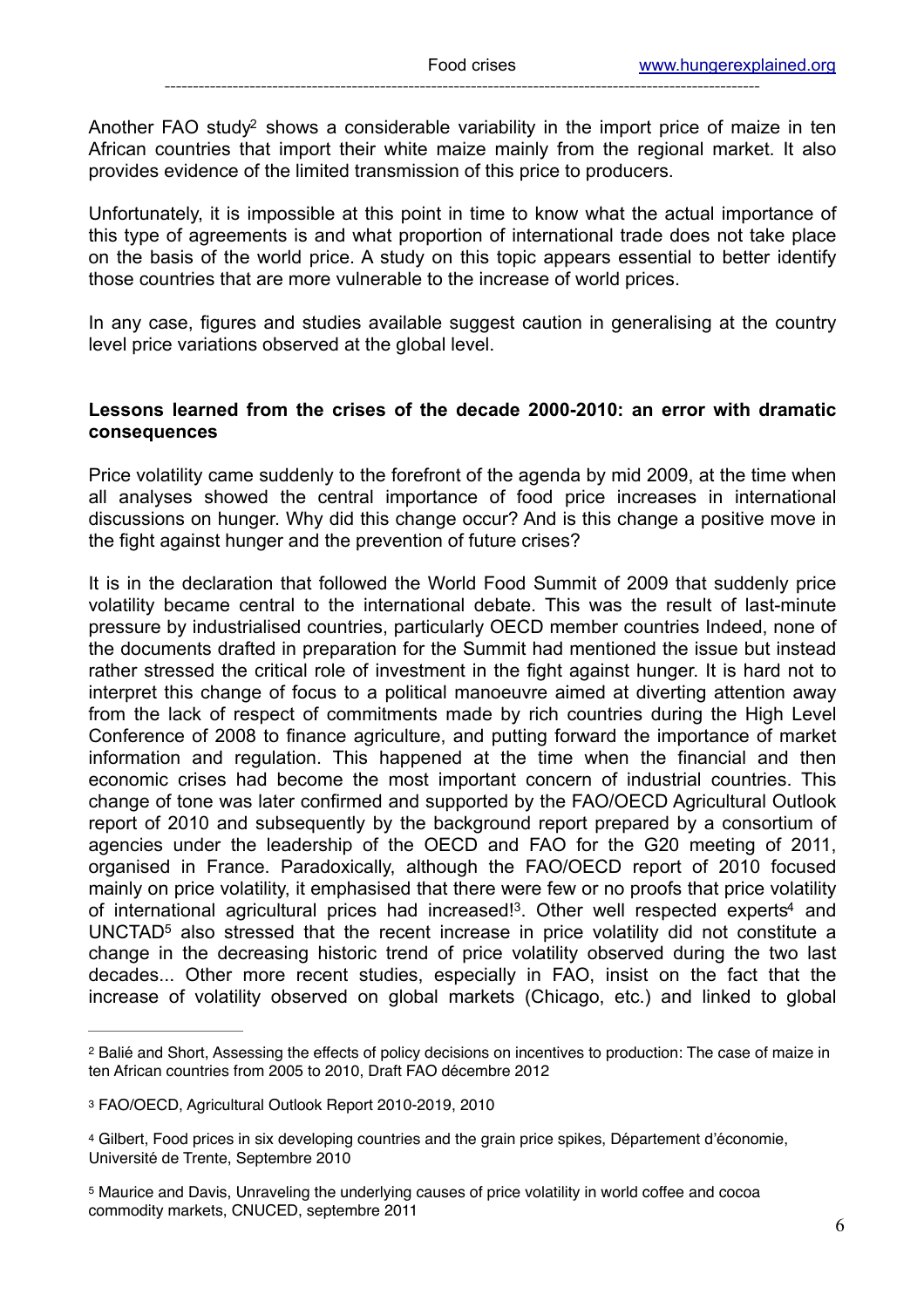financial speculation should not be mistaken with national level volatility which is observed on markets that are often disconnected from the world market for a number of reasons that have already been briefly discussed here. The already mentioned FAO study by Demeke et al. (2012) shows that price volatility in African countries was actually higher than volatility observed on the world market from which these markets are quite disconnected. Other experts admit that it is possible with the data available and depending on the analytical techniques used to give proof for the same period of the increase, the stability or the reduction of volatility of world agricultural prices<sup>6</sup>[.](#page-6-0)

The lack of agreement would not be a serious matter of concern if volatility had not become the current catchword and if the attention of so many people -researchers, experts, decisions makers both national and international was not so fully concentrated on

### <span id="page-6-1"></span>**Price volatility**

Price volatility is relative to the uncertainty of price movements and is defined by their degree of variation (estimated by the coefficient of variation of observed prices). Volatility results in part from the fact that in agricultural markets the interaction between supply and demand has very special characteristics. On the one hand, supply is highly dependent on climatic conditions and does not react rapidly to market signals. On the other hand, demand is, at least for basic products, relatively inelastic to price changes, as these goods are essential for consumers. These characteristics of demand and supply and of agricultural markets are favourable to the occurrence of price surges in cases where there is a fall in production, particularly when there are insufficient stocks that could be released to compensate for production shortfalls or when interest rates are very low and encourage hoarding of stocks. This is precisely what happened in 2008 and again in 2010-2011. This may also occur frequently in land-locked countries that are isolated from the main external sources of supply because of excessive transport costs for imports, a condition that is characteristic of a number of

this issue, which appears to be overblown. The central place given to volatility has implications on policies being implemented at all levels. For example, in certain countries of the South, resources allocated to agricultural investment and to infrastructure have been reduced to fund agricultural stock holding and measures of market stabilisation, as well as to increase public intervention in agricultural markets. The international community, in the wake of the 2011 G20 meeting, did not respect its financial commitment of 2008 to fund agricultural investments even though falling investments had been identified in 2008 as one of the main reasons for the food crisis. It has now turned its attention to the establishment of market information systems and has shown some reservations about regulating markets, particularly financial markets, on which there has unfortunately been little action.

One can therefore wonder whether the importance given to price volatility is really justified in the context of the overall objective of reducing hunger in the world. It certainly seems to have been counterproductive and what has gone on in Africa would suggest that the increasing weight given to price considerations is not a top priority in the fight against hunger. Instead, the key issue that Africa is facing is that of inequitable growth. During the first decade of this century, average income per inhabitant increased by 5% in Africa

<span id="page-6-0"></span>Oral communication made to the author during the expert consultation on high and volatile food prices [6](#page-6-1) organised by FAO on 28 and 29 November 2012.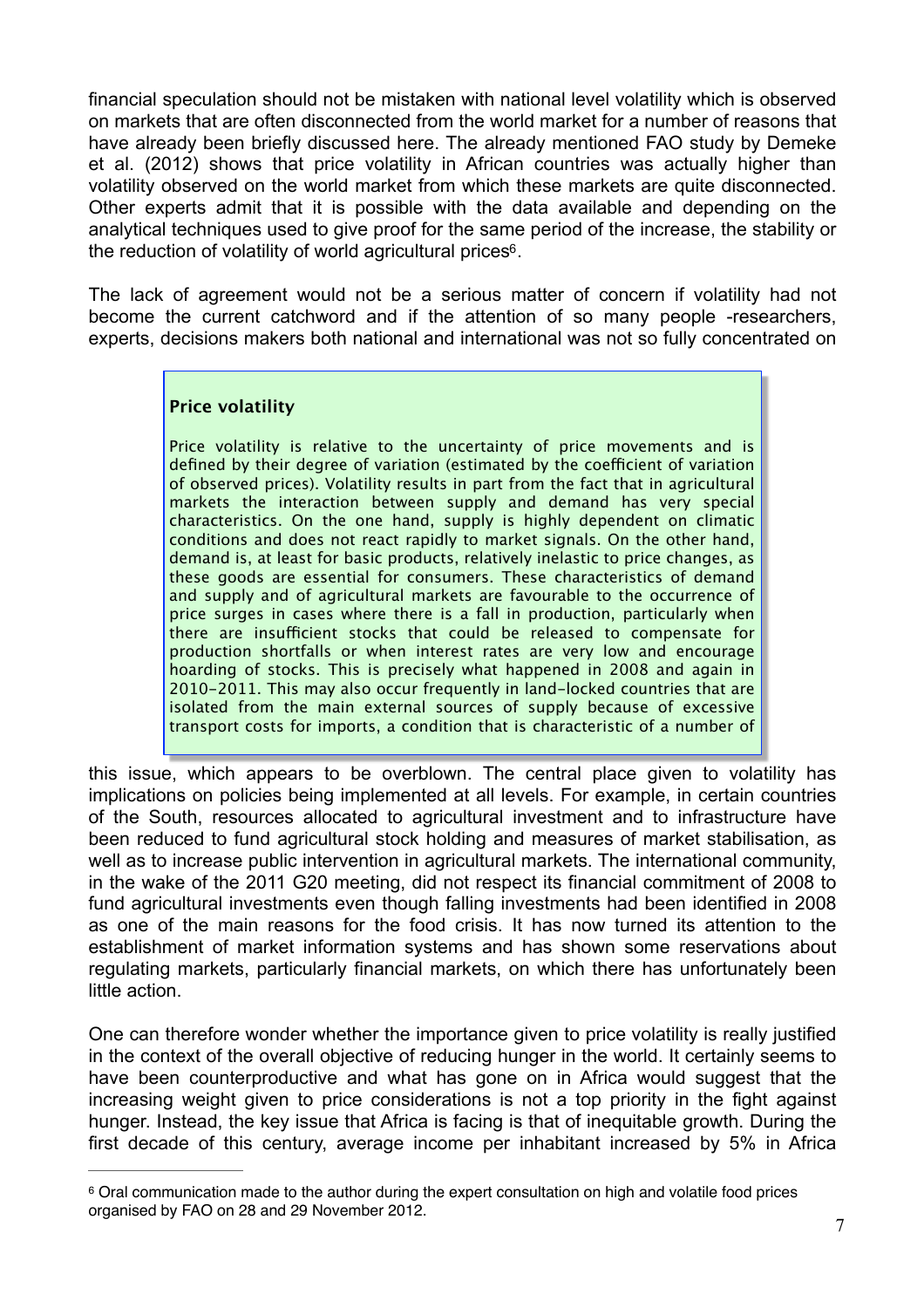during the decade, but the number of hungry in the continent rose by 30 million. This is a fact that should be a source of fundamental questioning of what has happened, but no one seems to discuss this or even show any interest in it. Instead of focussing so much attention on price volatility, the highest priority must be assigned to putting in place policies to provide social protection for the poorer categories in order to allow them to eat sufficiently and thereby increase their capacity to benefit from and seize economic opportunities created by growth.

This does not mean that there should be no effort to try and stabilise prices and reduce risk in agriculture so as to promote investment in the sector and thus increase food and agricultural production. But let's not mix up the issues of fighting hunger now and that of increasing agricultural production to face future growth of food demand. We must remember that modern food crises are no more crises due to a lack of availability, but crises due to a lack of access. This does not preclude being concerned about the required increase of food production in the future. World population continues to grow and its standard of living will continue to improve. To face this challenge, there will be a need to invest in agriculture, a sustainable agriculture that instead of contributing further to climate change and environmental degradation will help to mitigate it. Inappropriate policies adopted by countries, whether rich or poor, will have to be challenged: stop subsidies to agrofuels which are competing with food production; regulate food markets and financial flows so that they do not engage in speculation; manage market development in a longer term perspective where the bulk of operations will be handled by a better regulated and more competitive market.

The current biased debate will need to be challenged:

- Rich countries cannot escape their responsibility by confusing price increase with price volatility so as to avoid contributing financially to the development of world agriculture, and by pretending that regulation will be sufficient to solve the problem.
- While preserving life-saving food aid, there will be a need to give the lion's share of financial assistance to the support to agricultural development and to social protection

It is only once these principles have been adopted that it will be possible to say that there is a real will to prevent future food crises.

> [Materne Maetz](http://hungerexplained.org/Hungerexplained/The_author.html) (December 2012)

—————-

Also read: [Why famines in a world of plenty?,](http://www.hungerexplained.org/Hungerexplained/News_12_March_2017.html) 2017